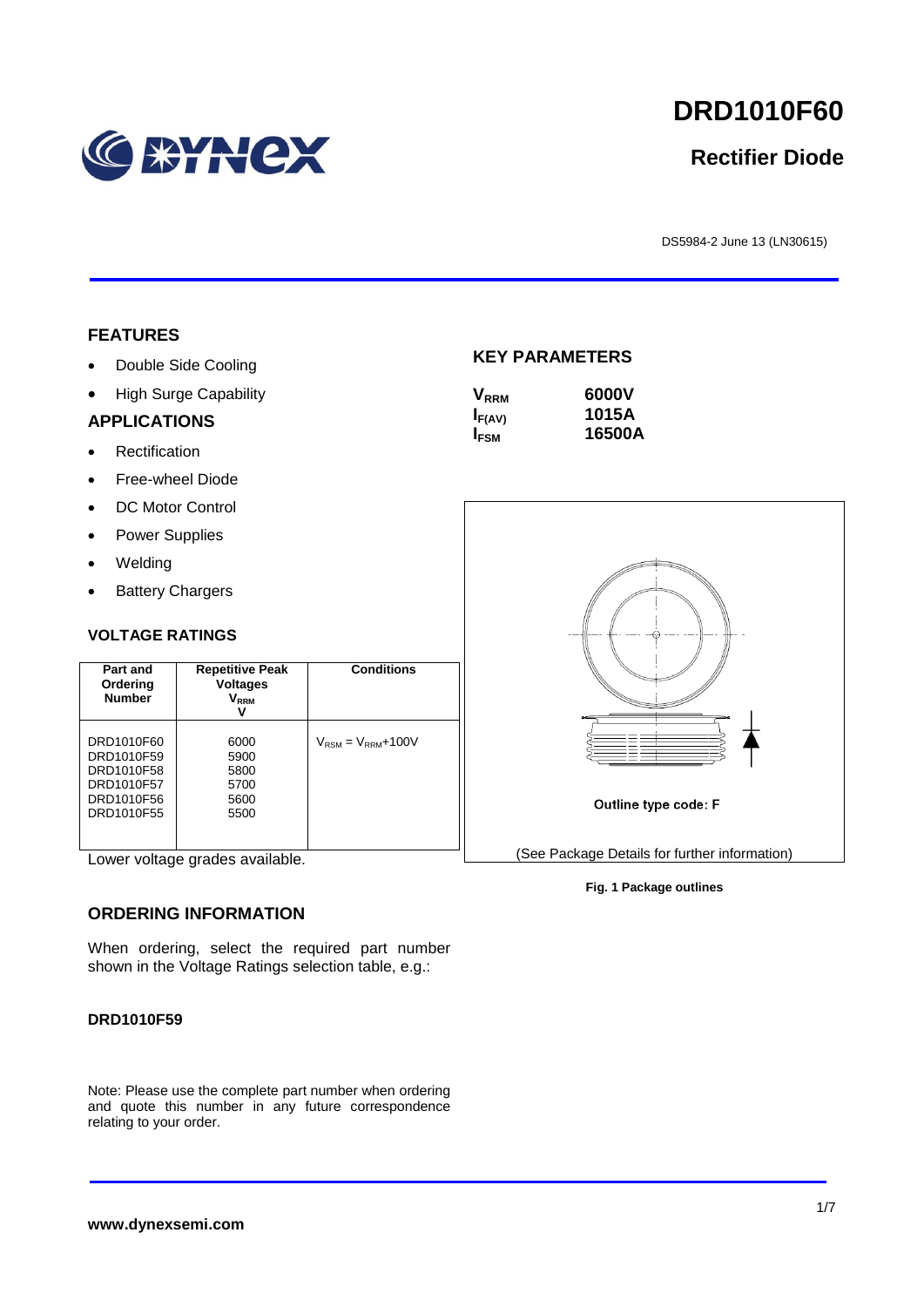

## **CURRENT RATINGS**

#### **Tcase = 75°C unless stated otherwise**

| Symbol                                 | <b>Parameter</b>                     | <b>Test Conditions</b>   | Max. | <b>Units</b> |  |
|----------------------------------------|--------------------------------------|--------------------------|------|--------------|--|
| <b>Double Side Cooled</b>              |                                      |                          |      |              |  |
| $I_{F(AV)}$                            | Mean forward current                 | Half wave resistive load | 1320 | A            |  |
| $I_{F(RMS)}$                           | <b>RMS</b> value                     | ٠                        | 2073 | A            |  |
| IF.                                    | Continuous (direct) on-state current | ۰                        | 1897 | A            |  |
| <b>Single Side Cooled (Anode side)</b> |                                      |                          |      |              |  |
| $I_{F(AV)}$                            | Mean forward current                 | Half wave resistive load | 947  | A            |  |
| I <sub>F(RMS)</sub>                    | <b>RMS</b> value                     | -                        | 1487 | A            |  |
| IF.                                    | Continuous (direct) on-state current |                          | 1283 | A            |  |

#### **Tcase = 100°C unless stated otherwise**

| Symbol                                 | <b>Parameter</b>                     | <b>Test Conditions</b>   | Max. | <b>Units</b> |  |
|----------------------------------------|--------------------------------------|--------------------------|------|--------------|--|
| <b>Double Side Cooled</b>              |                                      |                          |      |              |  |
| $I_{F(AV)}$                            | Mean forward current                 | Half wave resistive load | 1015 | A            |  |
| $I_{F(RMS)}$                           | <b>RMS</b> value                     | ٠                        | 1594 | A            |  |
| IF                                     | Continuous (direct) on-state current | ٠                        | 1480 | A            |  |
| <b>Single Side Cooled (Anode side)</b> |                                      |                          |      |              |  |
| $I_{F(AV)}$                            | Mean forward current                 | Half wave resistive load | 680  | A            |  |
| $I_{F(RMS)}$                           | <b>RMS</b> value                     |                          | 1067 | A            |  |
| IF.                                    | Continuous (direct) on-state current | $\blacksquare$           | 920  | A            |  |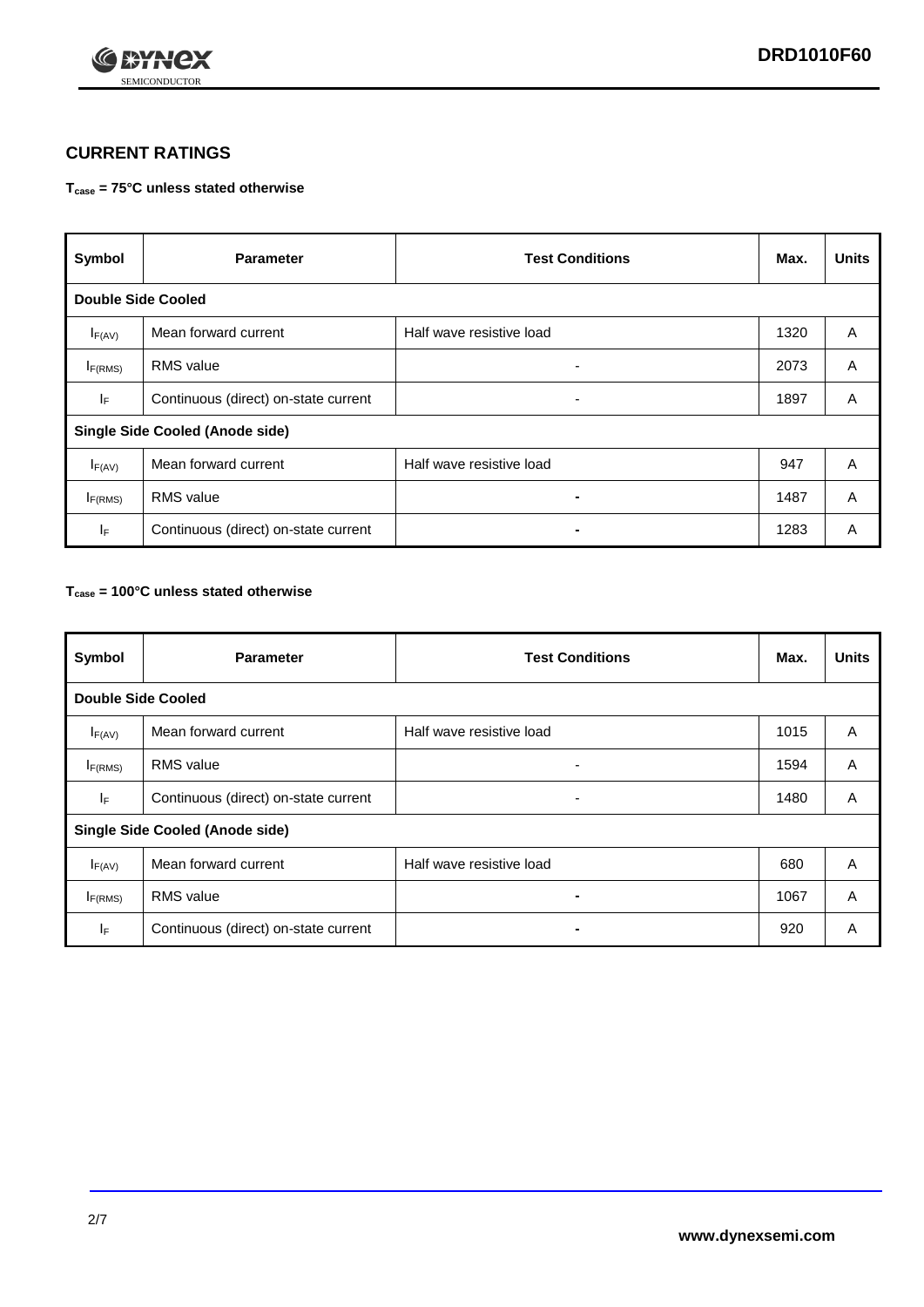

## **SURGE RATINGS**

| Symbol      | <b>Parameter</b>                        | <b>Test Conditions</b>                            | Max.  | <b>Units</b>      |
|-------------|-----------------------------------------|---------------------------------------------------|-------|-------------------|
| <b>IFSM</b> | Surge (non-repetitive) on-state current | 10ms half sine, $T_{\text{case}} = 150^{\circ}$ C | 13.5  | kA                |
| $l^2t$      | $I2t$ for fusing                        | $V_R = 50\% V_{RRM} - \frac{1}{4}$ sine           | 0.92  | MA <sup>2</sup> s |
| <b>IFSM</b> | Surge (non-repetitive) on-state current | 10ms half sine, $T_{\text{case}} = 150^{\circ}$ C | 16.5  | kA                |
| $l^2t$      | $I2t$ for fusing                        | $V_R = 0$                                         | 1.425 | MA <sup>2</sup> s |

## **THERMAL AND MECHANICAL RATINGS**

| Symbol            | <b>Parameter</b>                      | <b>Test Conditions</b>   |             | Min.                     | Max.  | <b>Units</b> |
|-------------------|---------------------------------------|--------------------------|-------------|--------------------------|-------|--------------|
| $R_{th(j-c)}$     | Thermal resistance – junction to case | Double side cooled       | DC          | ٠                        | 0.022 | °C/W         |
|                   |                                       | Single side cooled       | Anode DC    | $\overline{\phantom{a}}$ | 0.038 | °C/W         |
|                   |                                       |                          | Cathode DC  | ٠                        | 0.052 | °C/W         |
| $R_{th(c-h)}$     | Thermal resistance – case to heatsink | Clamping force 19.5kN    | Double side | ٠                        | 0.004 | °C/W         |
|                   |                                       | (with mounting compound) | Single side | ٠                        | 0.008 | °C/W         |
| $T_{\mathsf{vj}}$ | Virtual junction temperature          | On-state (conducting)    |             | $\overline{\phantom{a}}$ | 160   | °C           |
|                   |                                       | Reverse (blocking)       |             | ٠                        | 150   | °C           |
| $T_{\text{stg}}$  | Storage temperature range             |                          |             | $-55$                    | 175   | °C           |
| $F_m$             | Clamping force                        |                          |             | 18.0                     | 22.0  | kN           |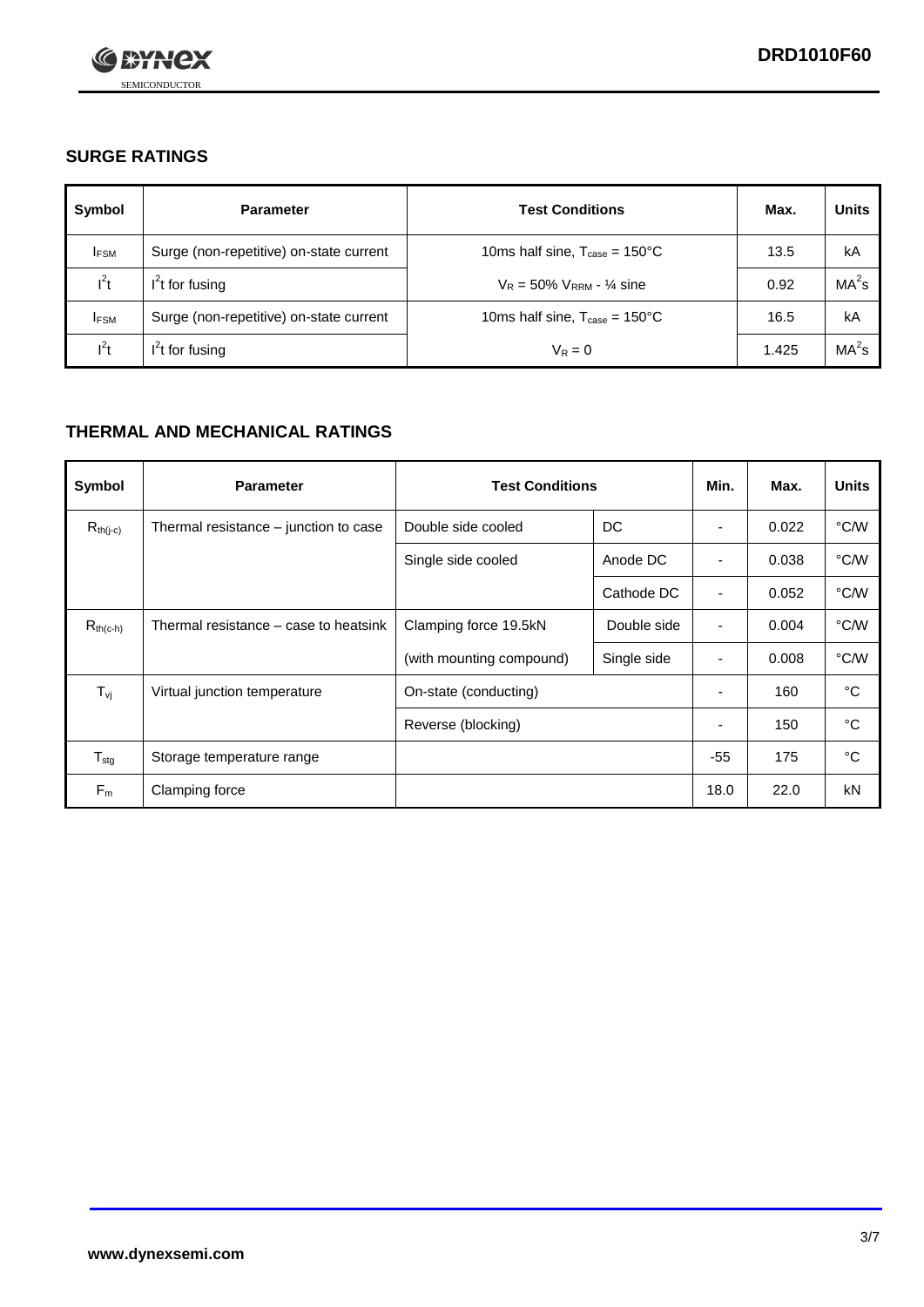

## **CHARACTERISTICS**

| Symbol            | <b>Parameter</b>              | <b>Test Conditions</b>                          | Min.                     | Max. | <b>Units</b> |
|-------------------|-------------------------------|-------------------------------------------------|--------------------------|------|--------------|
| $V_{\mathsf{FM}}$ | Forward voltage               | At 3400A peak, $T_{\text{case}} = 25^{\circ}C$  | $\overline{\phantom{0}}$ | 2.1  | $\vee$       |
| $I_{\rm RM}$      | Peak reverse current          | At $V_{DRM}$ , $T_{case} = 150^{\circ}$ C       | $\overline{\phantom{0}}$ | 75   | mA           |
| $Q_{\rm S}$       | Total stored charge           | $I_F = 2000A$ , dl <sub>RR</sub> /dt = 3A/µs    |                          | 4500 | μC           |
| $I_{rr}$          | Peak reverse recovery current | $T_{\text{case}} = 150^{\circ}$ C, $V_R = 100V$ | $\overline{\phantom{0}}$ | 120  | A            |
| V <sub>TO</sub>   | Threshold voltage             | At $T_{\rm{vj}} = 150^{\circ}$ C                | $\overline{\phantom{0}}$ | 1.0  | $\vee$       |
| $r_{\text{T}}$    | Slope resistance              | At $T_{\rm{vj}} = 150^{\circ}$ C                | ٠                        | 0.42 | $m\Omega$    |

#### **CURVES**





$$
V_{TM} = A + B\ln (I_T) + C.I_T + D.\sqrt{I_T}
$$

 $V_{TM}$  **EQUATION** Where  $A = 0.819645$  $B = -0.13673$  $C = 5.73x10^{-5}$  $D = 0.042435$ these values are valid for  $T_j = 150$  °C for  $I_F$  500A to 5000A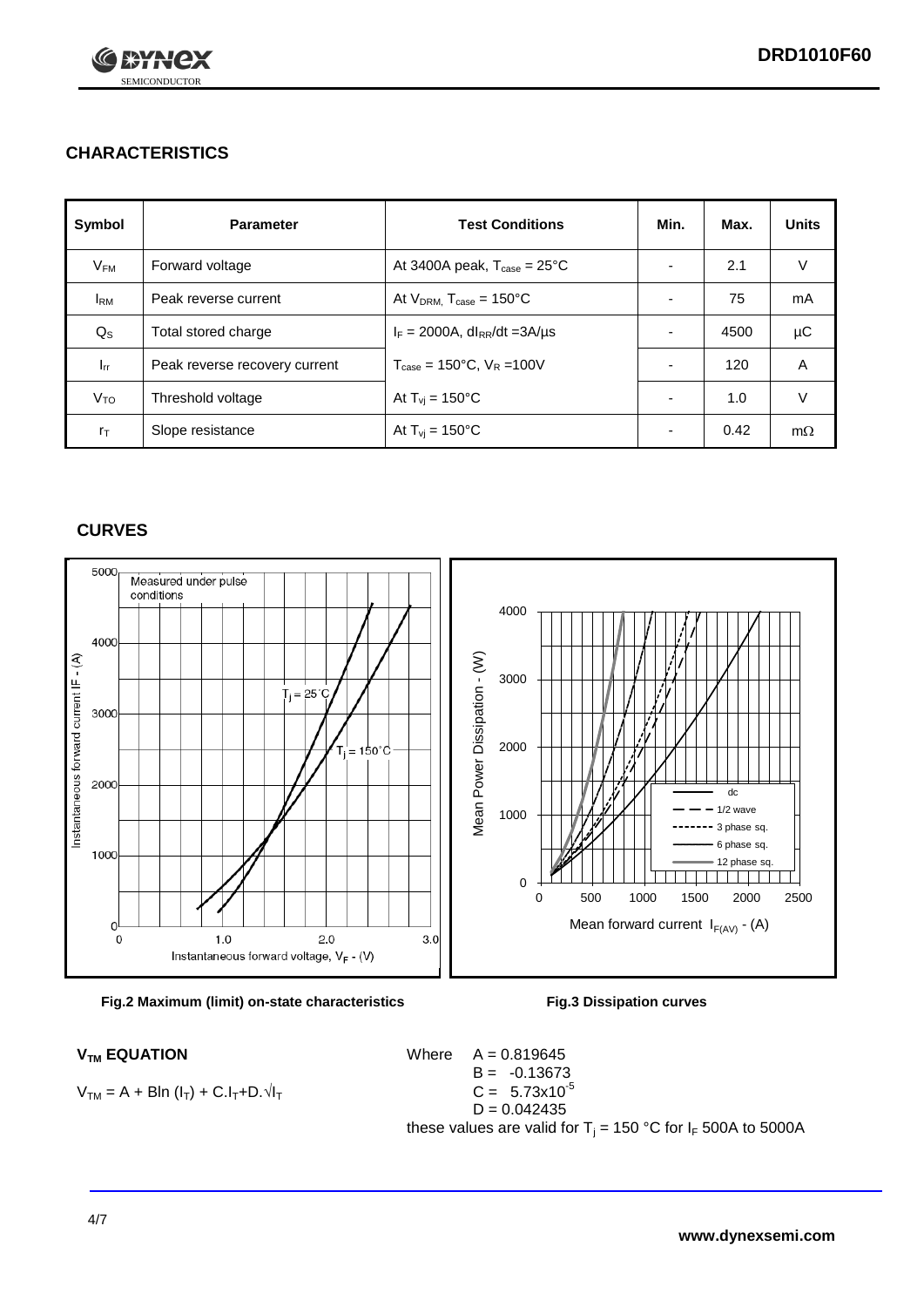

#### **DRD1010F60**



**(with 50% VRRM at Tcase 150°C)**

**Fig.7 Maximum (limit) transient thermal impedancejunction to case**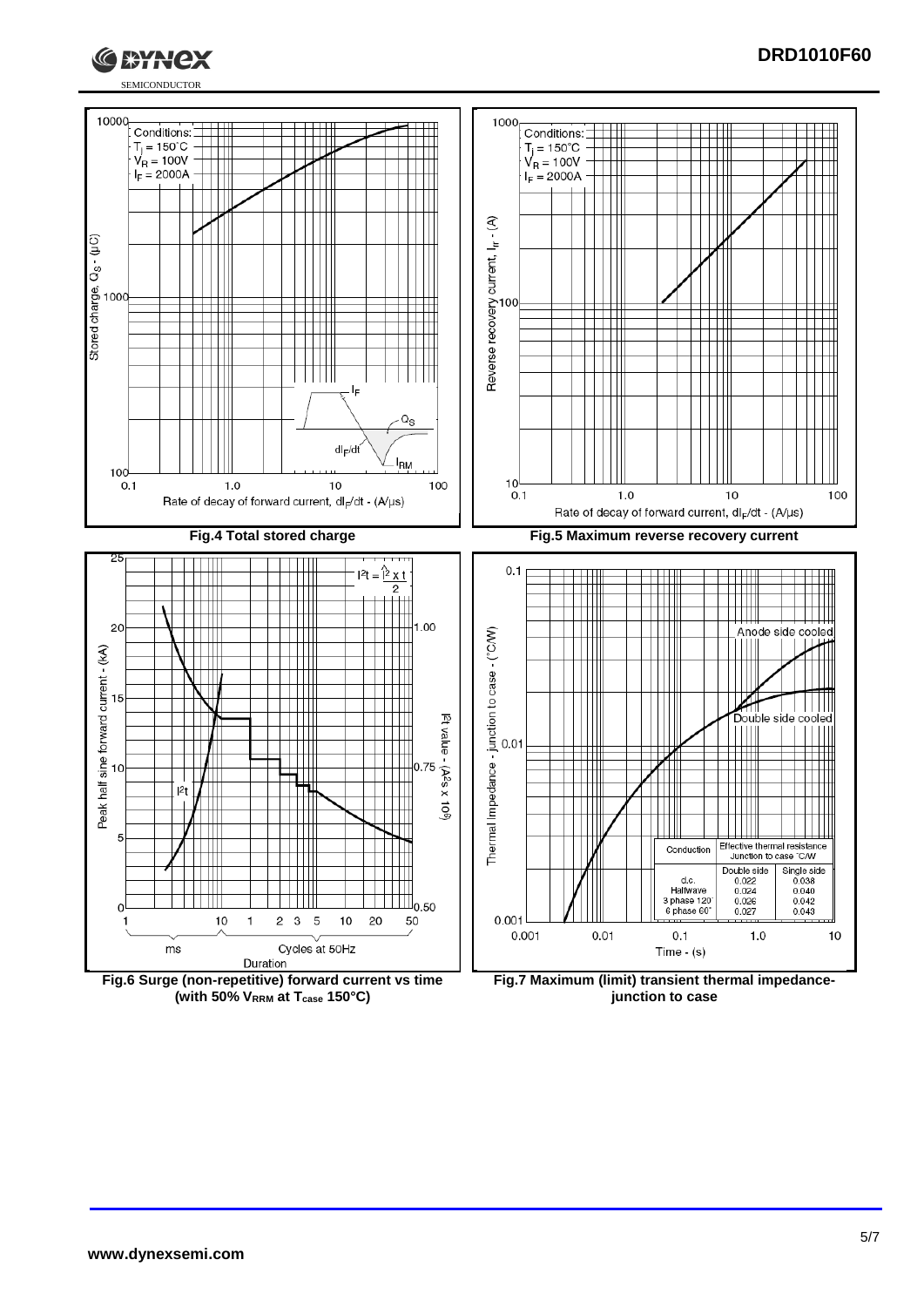



## **PACKAGE DETAILS**

For further package information, please contact Customer Services. All dimensions in mm, unless stated otherwise. DO NOT SCALE.



#### **Note:**

Some packages may be supplied with gate and or tags.